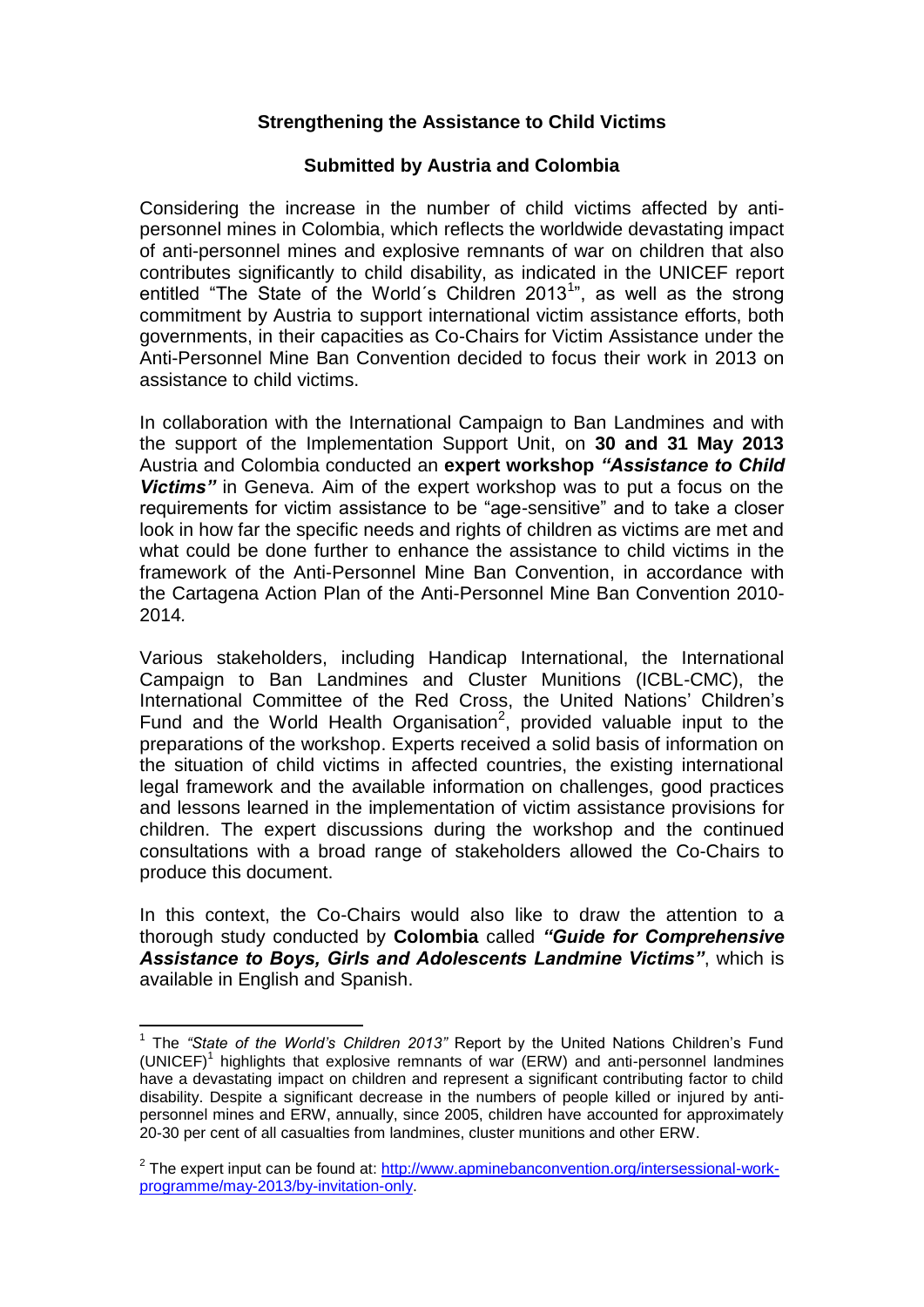This working paper aims at facilitating and enhancing the effective assistance to child victims that meets the needs and rights of these children, their families and affected communities. Following an introduction to the concept and approach to victim assistance, the working paper gathers the observations and proposals made by various stakeholders on what could be done to strengthen the assistance to child victims at the international, regional, national as well as the community level. As such, the document could serve as a reference document, introducing a range of recommendations for government stakeholders and practitioners to take into account at the various levels of policy-making and implementation.

# **1. Concepts and definitions**

The victim assistance approach as enshrined in the Anti-Personnel Mine Ban Convention, encompasses the assistance to survivors, affected families and communities. Accordingly, this paper refers to child victims as children and adolescents injured by mines or explosive remnants of war (ERW), children whose parents or family members were killed or injured by mines/ERW and children living in communities affected by mines or ERW. Victim assistance follows a rights-based approach, guided by the Convention on the Rights of Persons with Disabilities (CRPD), and is based on the principle of nondiscrimination: This means that victim assistance has to be carried out in a way that does not exclude any person injured or disabled by other causes. Specialized services should be provided in order to respond to the particular needs of persons. Children and adolescents, girls and boys, have particular needs that should be identified and responded to. Owing to the particular vulnerability of children who become victims of mines or ERW, their situation becomes even more challenging in situations of conflict, post-conflict, violence and precarious socio-economic conditions. Human rights instruments, in particular the Convention on the Rights of the Child and the International Covenant on Economic, Social and Cultural Rights, complement the legal framework for realizing the human rights of children, including child victims.

Policy instruments developed under the scope of international legal instruments dealing with victim assistance for victims of mines and ERW, including the Cartagena Action Plan of the Anti-Personnel Mine Ban Convention, take the particular situation of children as victims into account. The Cartagena Action Plan that guides the implementation of the Anti-Personnel Mine Ban Convention during 2010-2014 calls for *"adequate ageand gender-sensitive assistance to mine victims"* (Point 12) and for international cooperation and assistance to be *"age-appropriate and gendersensitive" (Action 41)*.

## **2. Recommendations for strengthening the assistance to child victims at the international and regional level:**

 To raise awareness of the special needs of child victims and their particular vulnerability at the political level and promote the assistance to child victims and the rights of all children;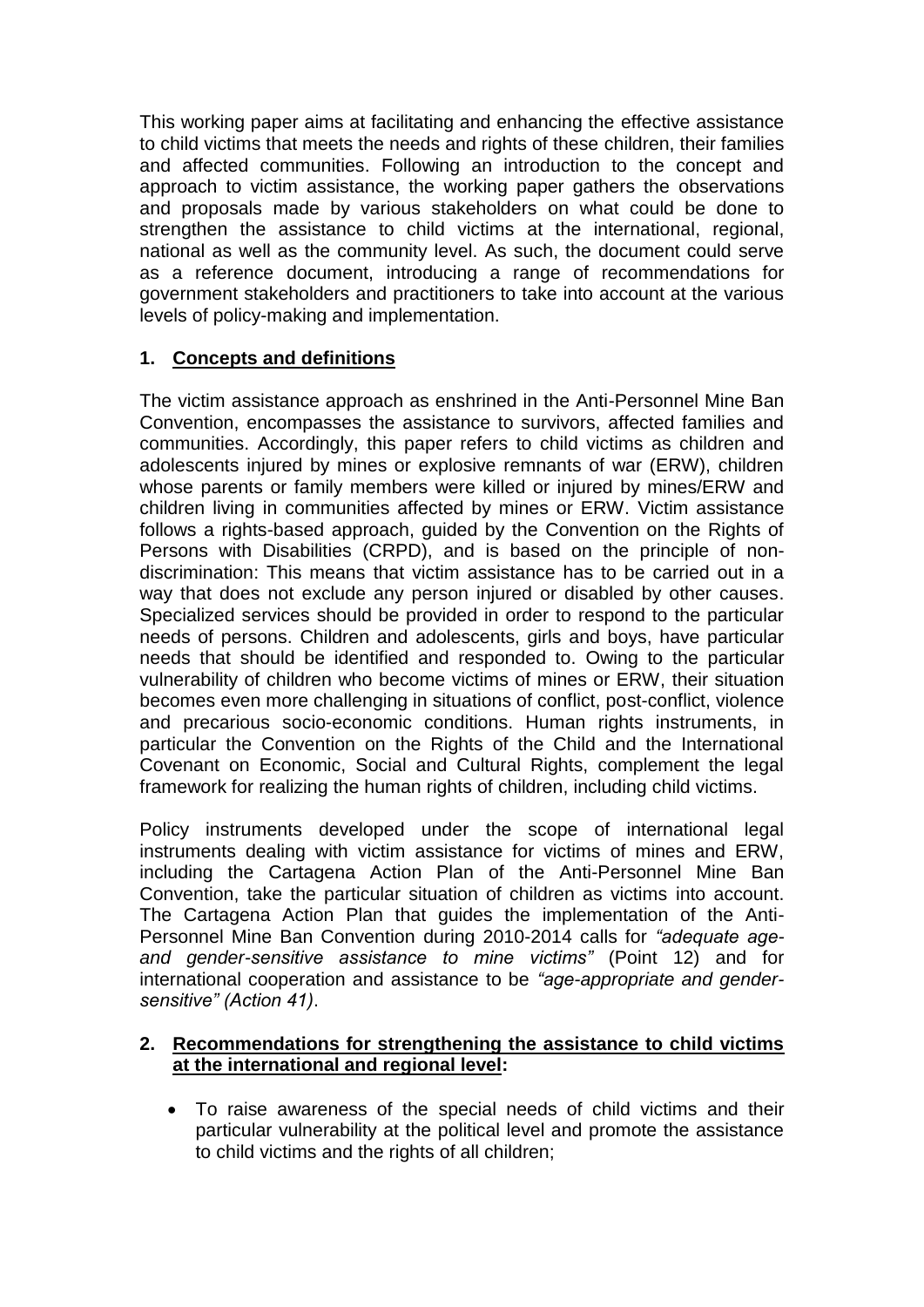- To promote an inclusive society and work actively towards removing social barriers that child victims may be facing;
- To regularly review and monitor the legal provisions related to the assistance to child victims as enshrined in relevant international legal instruments with a view to fully implementing the provisions and addressing new challenges;
- To address the particular and multiple vulnerability that child victims in post-war/conflict situations and conflict situations often face;
- To strengthen the monitoring of the implementation of the respective provisions of relevant international legal instruments; in this context, data collection and needs assessment should be based on age and sex-disaggregated data, which is regularly updated, in order to ensure that specific needs are taken into account;
- To continue to provide cooperation and assistance to countries with victims where needed, in adherence to the provisions of relevant international legal instruments:
- To use instruments of international humanitarian law and international human rights law in a complementary way and ensure that they are implemented in such a way as to maximise the enforcement of the rights of victims, including child victims, and the assistance to them according to their needs;
- To exchange information and practices between the communities of contracting parties to instruments of particular relevance for assistance to child victims in order to strengthen coordination and cooperation and avoid duplication;
- To monitor and reinforce implementation of risk education measures foreseen under relevant international legal instruments including the Anti-Personnel Mine Ban Convention;

# **3. Recommendations for strengthening the assistance to child victims at the national level:**

- To promote adherence to international and regional legal instruments of relevance for the enforcement of the rights and needs of child victims, bearing in mind that adherence to a range of international instruments can contribute to maximising the chances of victims to have their rights ensured;
- To review national policies with a view to ensuring that they take into account the needs of child victims and that they are effectively implemented;
- To ensure that development and disability policies and action plans are inclusive of victim assistance and take into account the specific needs and rights of children while adopting a multi-stakeholder approach;
- To ensure the close cooperation between governments, field organisations and civil society organisations in developing and implementing policies inclusive of child victims;
- To collect, regularly update and assess adequate data on victims, while ensuring that this data is disaggregated and age- and gender-sensitive;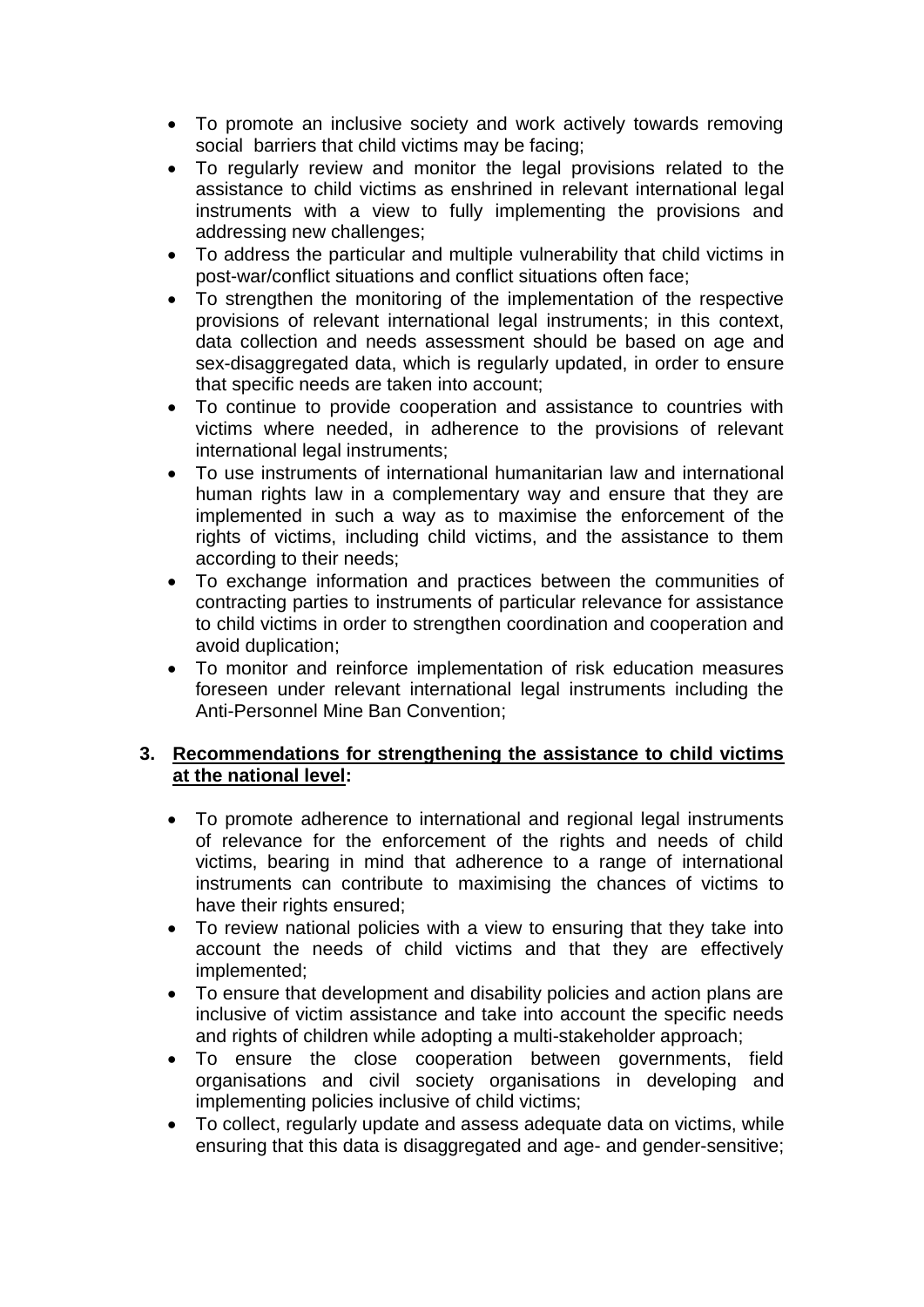such data includes injury surveillance systems disaggregated by age, sex as well as type of impairment;

- To take the specific needs of children of a particular age, as well as girls and boys into account in all policies and measures adopted, based on a comprehensive needs assessment; in this regard, social norms in a society concerning the specific role of girls or boys may require particular focus in order to ensure non-discrimination;
- To identify and address particular barriers to service access for child victims;
- To identify and respond to the particular needs that child survivors may have with regard to comprehensive rehabilitation and health care;
- To identify and adequately address the particular needs that children who are survivors and their families as well as children who are family members of survivors may have with regard to psychological and psycho-social support;
- To formulate policies and measures in order to meet the rights of child victims in a comprehensive way, including their right to play.
- To ensure the same standard of education to child victims as to other children and to aim at inclusion of child victims in mainstream schools;
- To ensure to children that their voices are heard and that they are represented in policy and decision-making processes of relevance to them;
- To assess and adequately respond to the heightened risks of violation of their protection rights that child victims and their family members may face, including the risk of exploitation, neglect, economic hardship or sexual abuse;
- To lie a focus on prevention and thereby to ensure and reinforce risk education activities in mine or ERW affected areas and specifically tailor them to children's needs; children are at a particular risk of being exposed to deliberately handling explosive devices.

## **4. Recommendations for strengthening the assistance to child victims at the community level:**

- To strengthen the implementation of bottom-up approaches addressed to enhance victim's participation, such as the concept of *"community based rehabilitation"* (CBR) established as a multi-sector strategy by the World Health Organisation in cooperation with a range of international actors, with a focus on empowering persons with disabilities to access and benefit from education, employment, health and social services $^3$ ;
- To provide the necessary institutional and policy framework to ensure to children that their voices are heard and that they are represented in all policy and decision-making processes of relevance to them;
- To carry out risk education activities in mine or ERW affected communities and lay a particular focus on age-sensitive risk education for children;

<u>.</u>

<sup>&</sup>lt;sup>3</sup> See further at:<https://www.who.int/disabilities/cbr/en/>